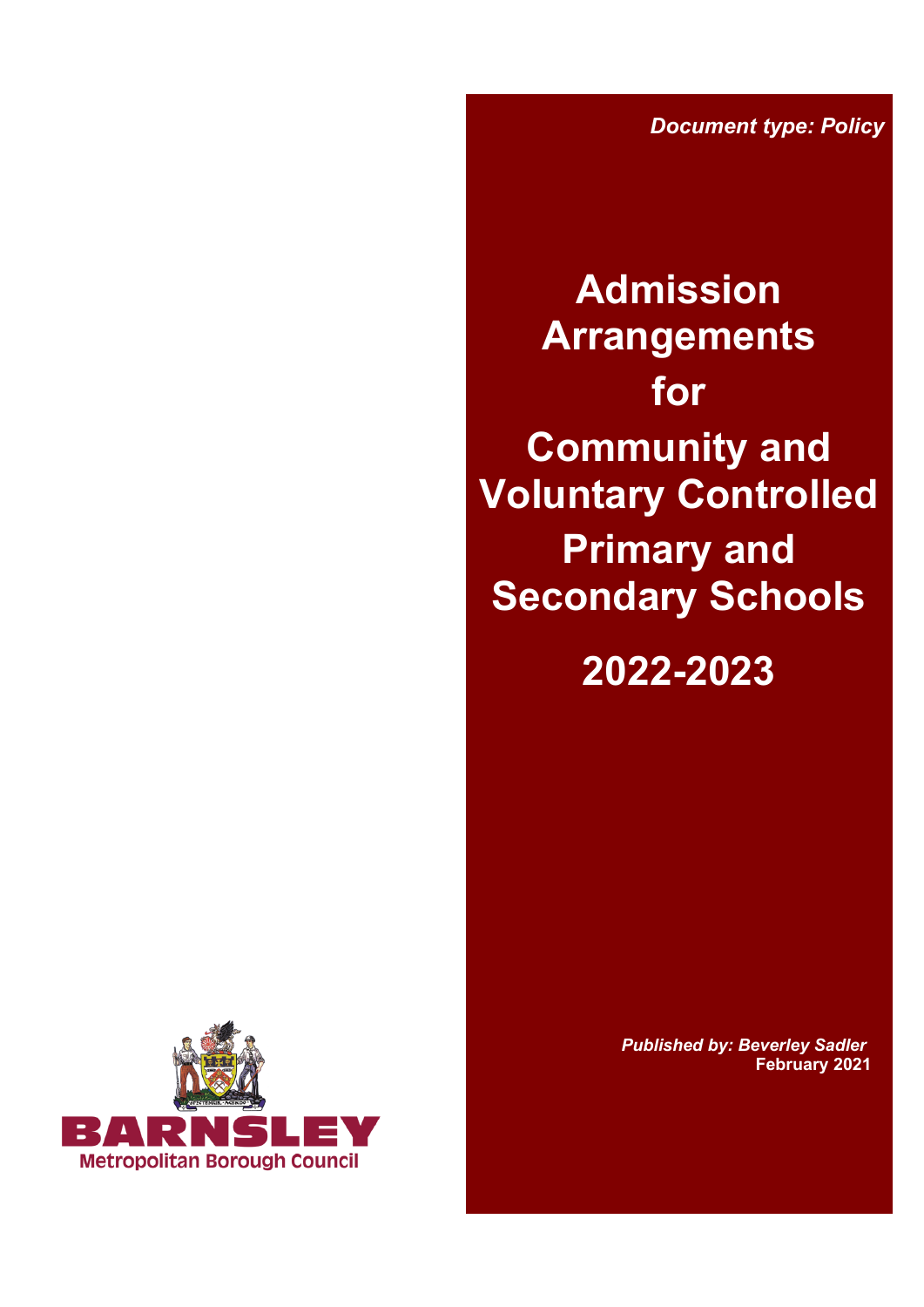# **CONTENTS**

|             | <b>Introduction</b>                                                               | 4     |
|-------------|-----------------------------------------------------------------------------------|-------|
| A           | Date of Admission to Primary and Secondary<br>schools                             | 5     |
| B           | <b>Deferred Entry to Primary Schools</b>                                          | 5     |
| $\mathbf C$ | <b>Summer Born Children</b>                                                       | 6     |
| D           | <b>Admission of Children Outside their Normal Age</b><br><b>Group</b>             | 6     |
| E           | <b>Children of UK Service Personnel</b>                                           | 6     |
| F           | <b>Oversubscription Criteria</b>                                                  | 7     |
| G           | <b>Expressing a Preference for Admission to the</b><br><b>Relevant Year Group</b> | 8     |
| H           | <b>Single Offer of a School Place</b>                                             | $8-9$ |
| I           | <b>Late Applications</b>                                                          | 10    |
| J           | <b>Waiting Lists</b>                                                              | 10-11 |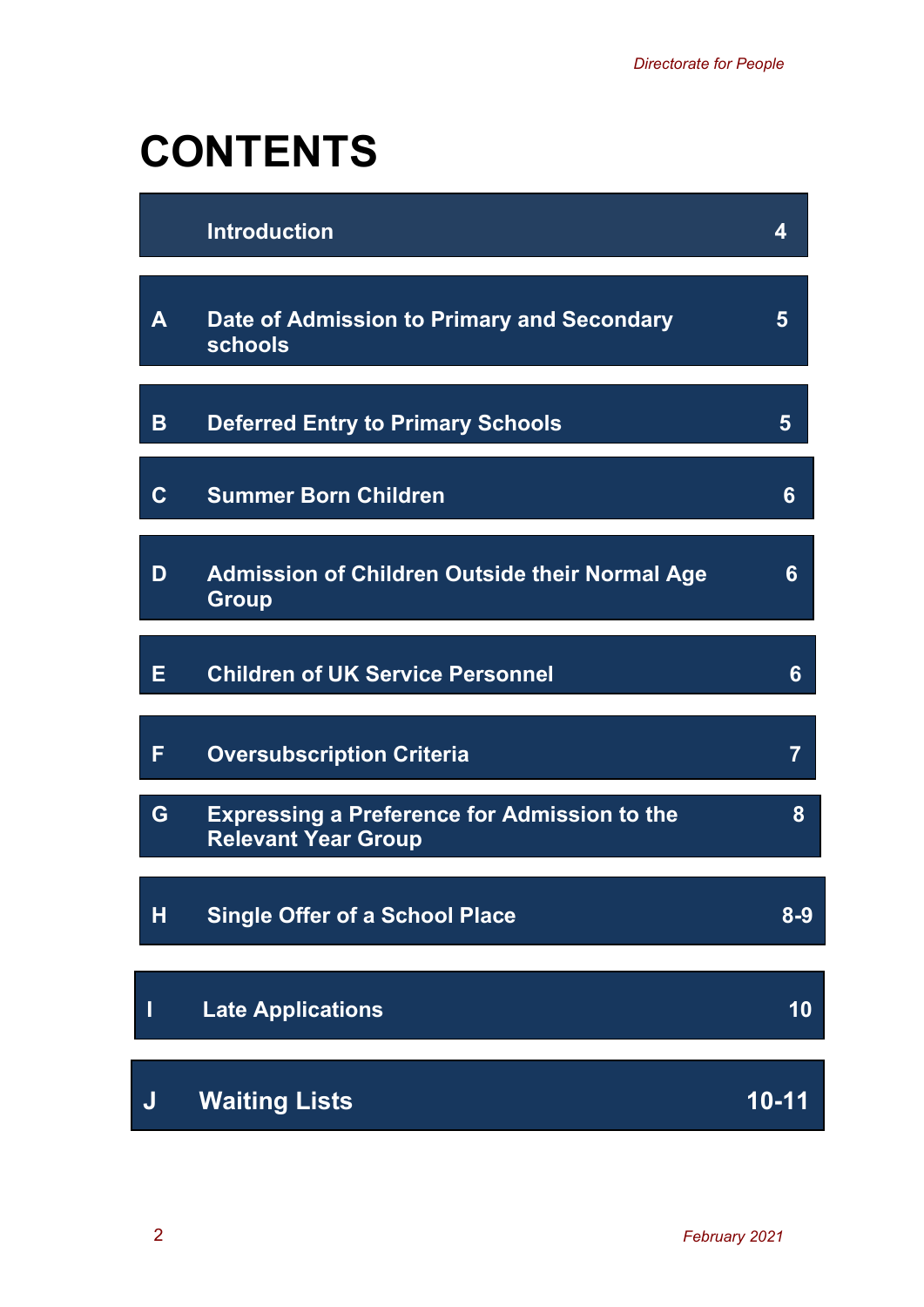| K                                                                            | <b>False Information</b>                                                                             | 11        |
|------------------------------------------------------------------------------|------------------------------------------------------------------------------------------------------|-----------|
| $\Gamma$                                                                     | Appeals again the Authority's Decision Not to<br><b>Offer a Place</b>                                | 11        |
| M                                                                            | <b>No Common Application Form Received for</b><br><b>Children Resident in Barnsley</b>               | 11        |
| <b>N</b>                                                                     | <b>Applications for Admission to Schools Outside of</b><br>the Normal Admissions Round               | $12 - 13$ |
| O                                                                            | <b>Twice Excluded Pupils</b>                                                                         | 13        |
| P                                                                            | <b>Distance Criterion: Tie Break</b>                                                                 | 13-14     |
|                                                                              | <b>Annex 1 – Community and Voluntary Controlled Schools</b>                                          | 15        |
| Annex 2 - Timetable for Admission to Primary and<br><b>Secondary Schools</b> |                                                                                                      |           |
|                                                                              | Annex 3 – Criteria for the Offer of a Single School<br><b>Place in Primary and Secondary Schools</b> | 17        |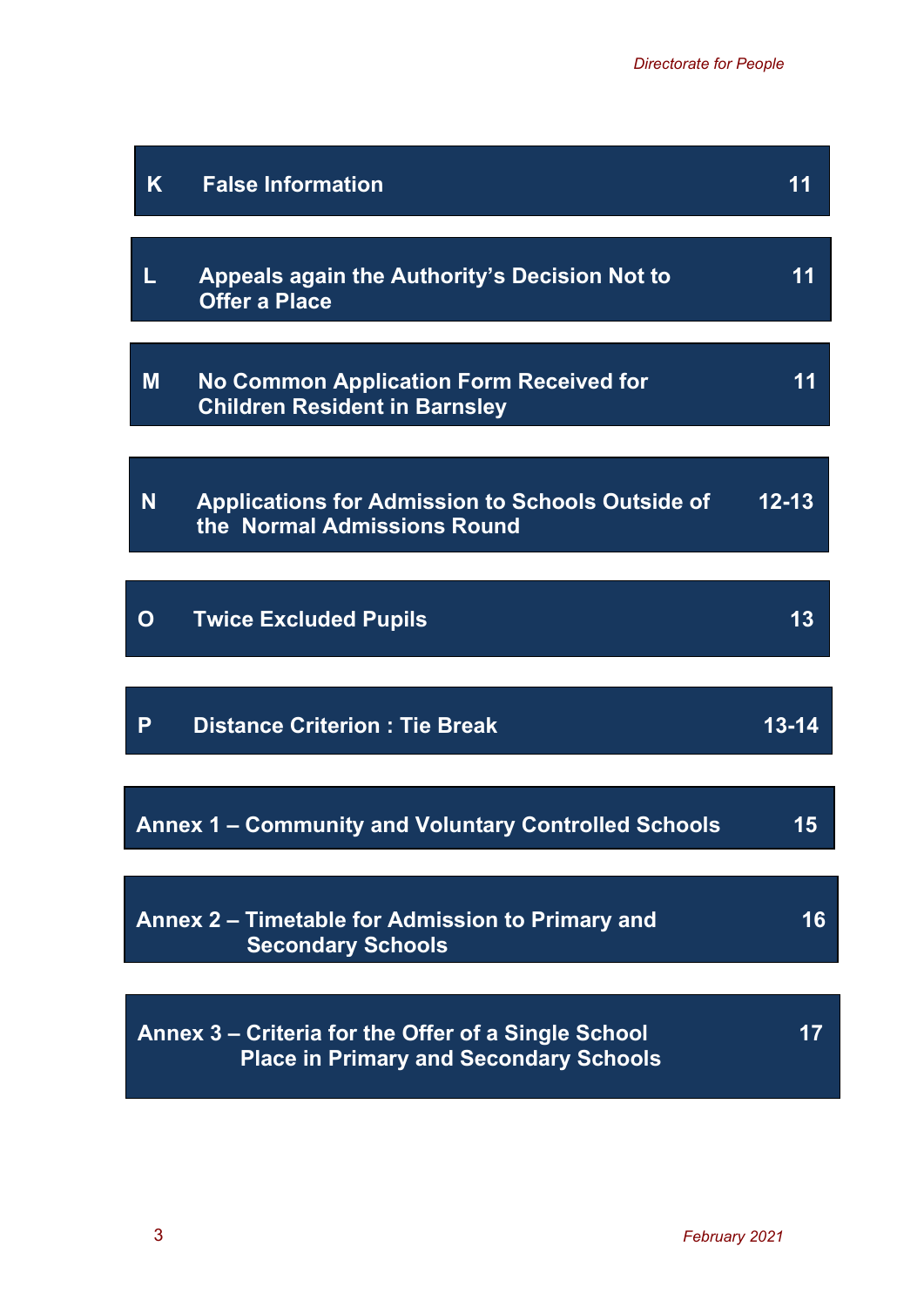## **Introduction**

Barnsley Authority is the admissions authority for all community and voluntary controlled schools within the administrative area of Barnsley and these admission arrangements only apply to these schools.

A list of schools is provided at Annex 1 with their admission numbers.

Admission to all the Authority's schools is into the Relevant Year Group which is: Reception Year group in primary schools; Year 7 in secondary schools.

 Schools are required to admit children up to their admission number in the Relevant year group.

Attendance at a nursery unit attached to a primary school does not guarantee a place at that school.

The Authority does not operate defined communities (catchment areas) or feeder primary schools for allocating places in secondary schools.

Nothing in these arrangements relates to:

- (i) the admission to the sixth form at Penistone Grammar School;
- $(iii)$ <br> $(iii)$ voluntary aided schools, trust schools, Academies
- any school which becomes their own admission authority following the determination of these admission arrangements

 The Governing Bodies of these schools are the admission authority for their respective arrangements.

The time table for the normal admissions round is given at Annex 2.

Definition of the normal admission round is the process by which:

a) an application for the admission of a child to a relevant age group at a school is submitted in accordance with the requirements of the scheme:

b)that application is considered by the relevant admission authority for the school in determining, in accordance with the school's admission arrangements, the order of priority in which the application is ranked; and

 c) a determination relating to that application is communicated to the parent on the offer day.

<sup>1</sup> The scheme referred to is a scheme adopted by a local education authority to co-ordinate the admissions process. Details of the scheme to be adopted in Barnsley is contained in the document: Co-ordinated scheme for the Admission Arrangements for pupils to Primary and Secondary Schools 2021-2022.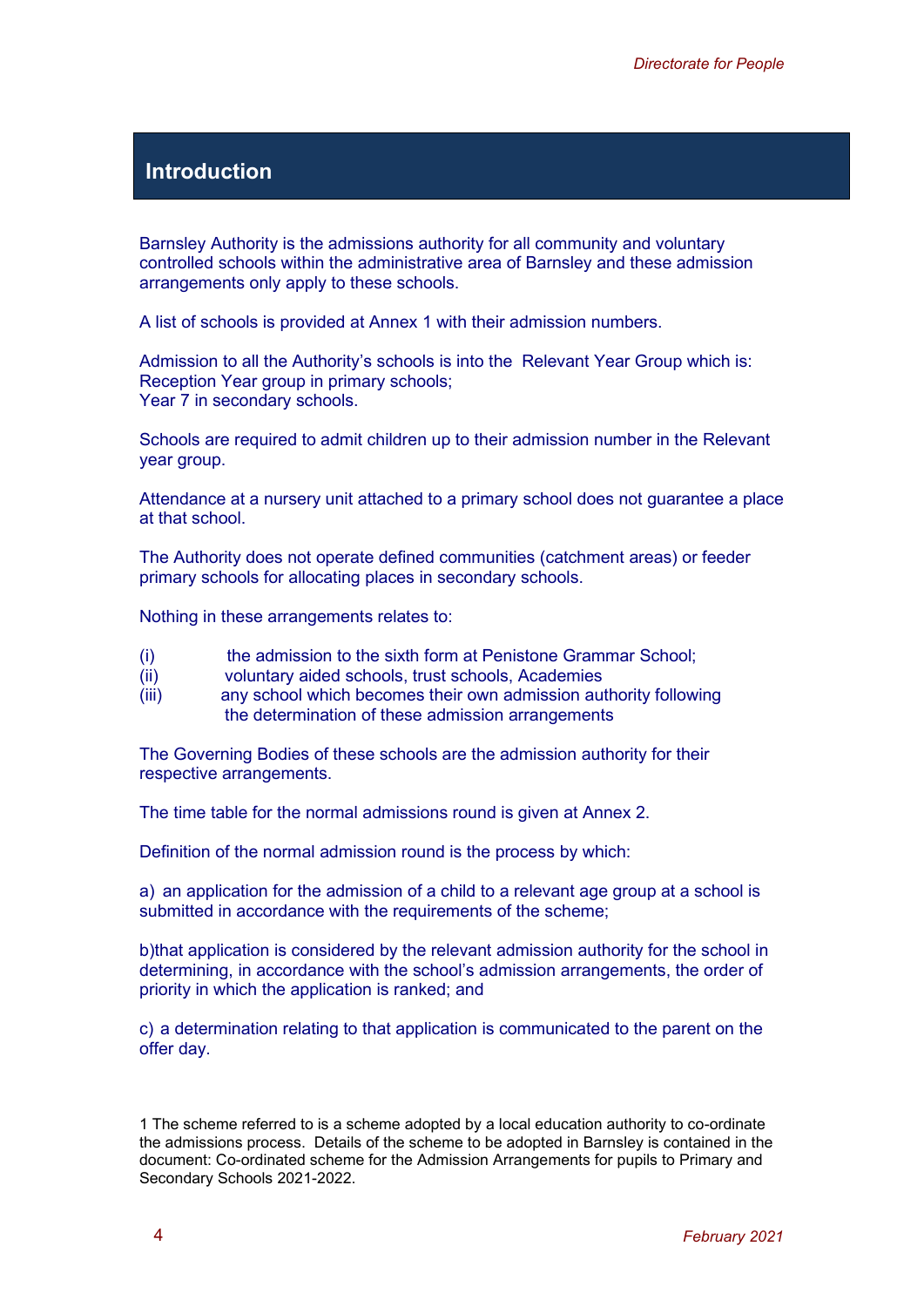#### **A Date of Admission to Primary and Infant Schools**

 beginning of the term following their fifth birthday, (compulsory school age), the the September following their 4th birthday. Although the law does not require children to be admitted to school until the School Admissions Code makes provision for all children to be admitted to school in

Parents will be able to access this entitlement through one of the following options.

Option 1 Full-time in the Reception Year from 1 September following the child's 4th birthday. Option 2 Part-time in the Reception Year from 1 September following the child's fourth birthday. Option 3 Part-time in an early years setting.

#### **B Deferred Entry to Primary Schools**

- accepts that school place can defer entry to that school until the term after the 1 Where the Authority offers a place at a primary or infant school, a parent who child's fifth birthday.
- 2 There may be Spring and Summer Term admissions as a result of parents who have deferred their child's entry.
- 3 The deferred place at that school will be held for that child and will not be available to be offered to another child.
- 4 The deferred place must be taken up during the same school year for which the offer of the place was made and accepted.
- 5 Entry to a school cannot be deferred to:
	- a) the next academic year; or
	- b) beyond the beginning of the term following the child's fifth birthday.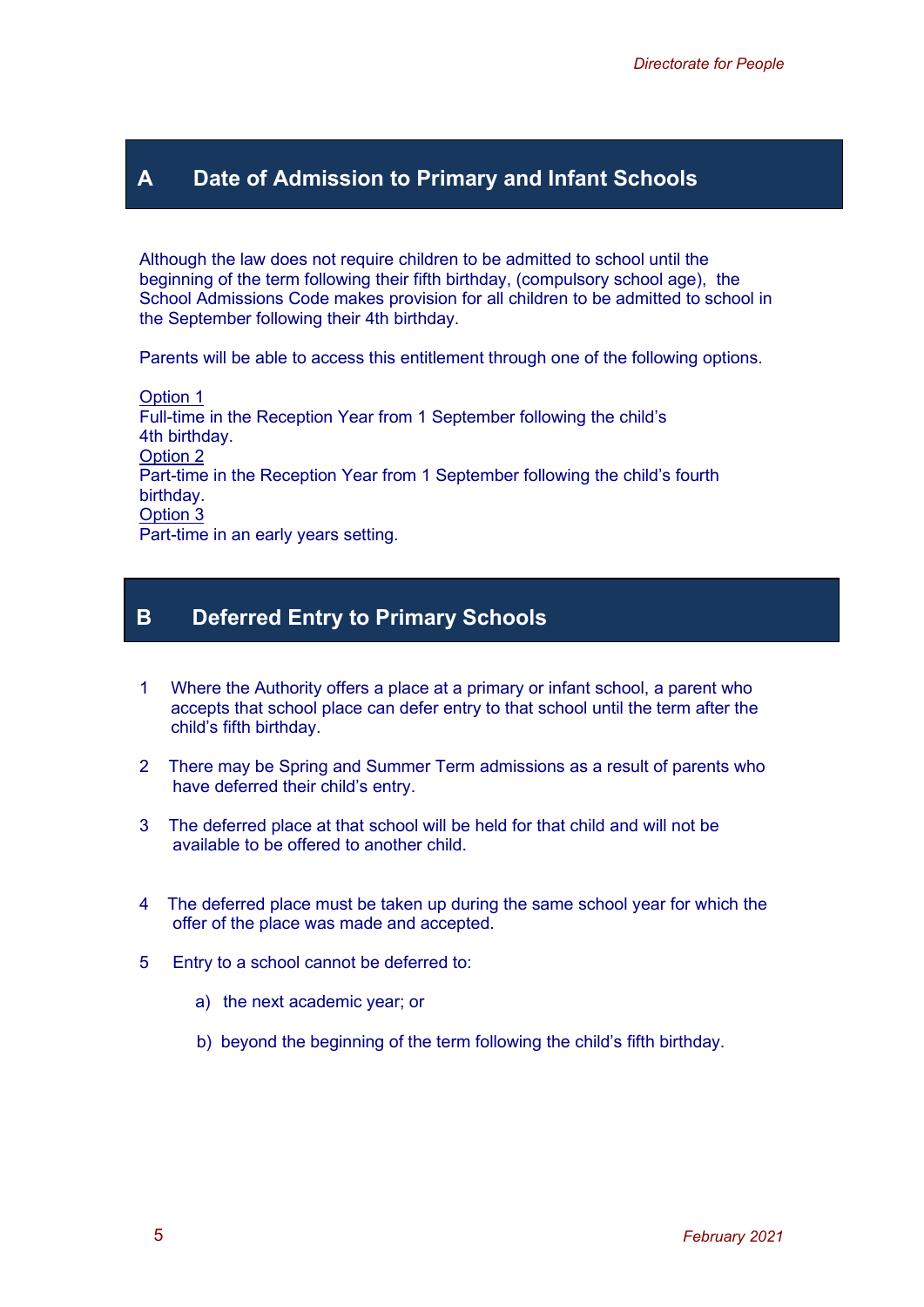## **C Summer Born Children**

- can request that their child delays entry to Reception year group for a year. 1 Parents of summer born children, (those born from 1 April to 31 August)
- 2 The child would then be admitted into Reception Year group in the following year when other children in they age range are beginning Year 1.
- 3 Parents must write to the Admissions Team requesting this, and providing any information in support of their request.
- 4 A decision is taken by the Admission Authority based on the circumstances of the case and in the best interests of the child.

## **D Admission of Children Outside of Their Normal Age Group**

- 1 Parents of gifted and talented children, summer born children, or those who have experienced problems or missed part of a year, for example due to ill health, can seek places outside their normal age group.
- $\overline{2}$ 2 A determination on the exceptional circumstances will be made by the Authority based on the information provided by the parent.
- $\overline{3}$ Where the decision is to refuse admission there is no right of appeal if the child is offered a place in another year group in the school.

#### **E Children of UK Service Personnel**

- For families of service personnel with a confirmed posting to their area, or crown servants returning from overseas the admission authority must: 1
	- a) allocate a place in advance of the family arriving in the area provided the application is accompanied by an official letter declaring a relocation date and a Unit postal address or quartering area address when considering the application against oversubscription criteria.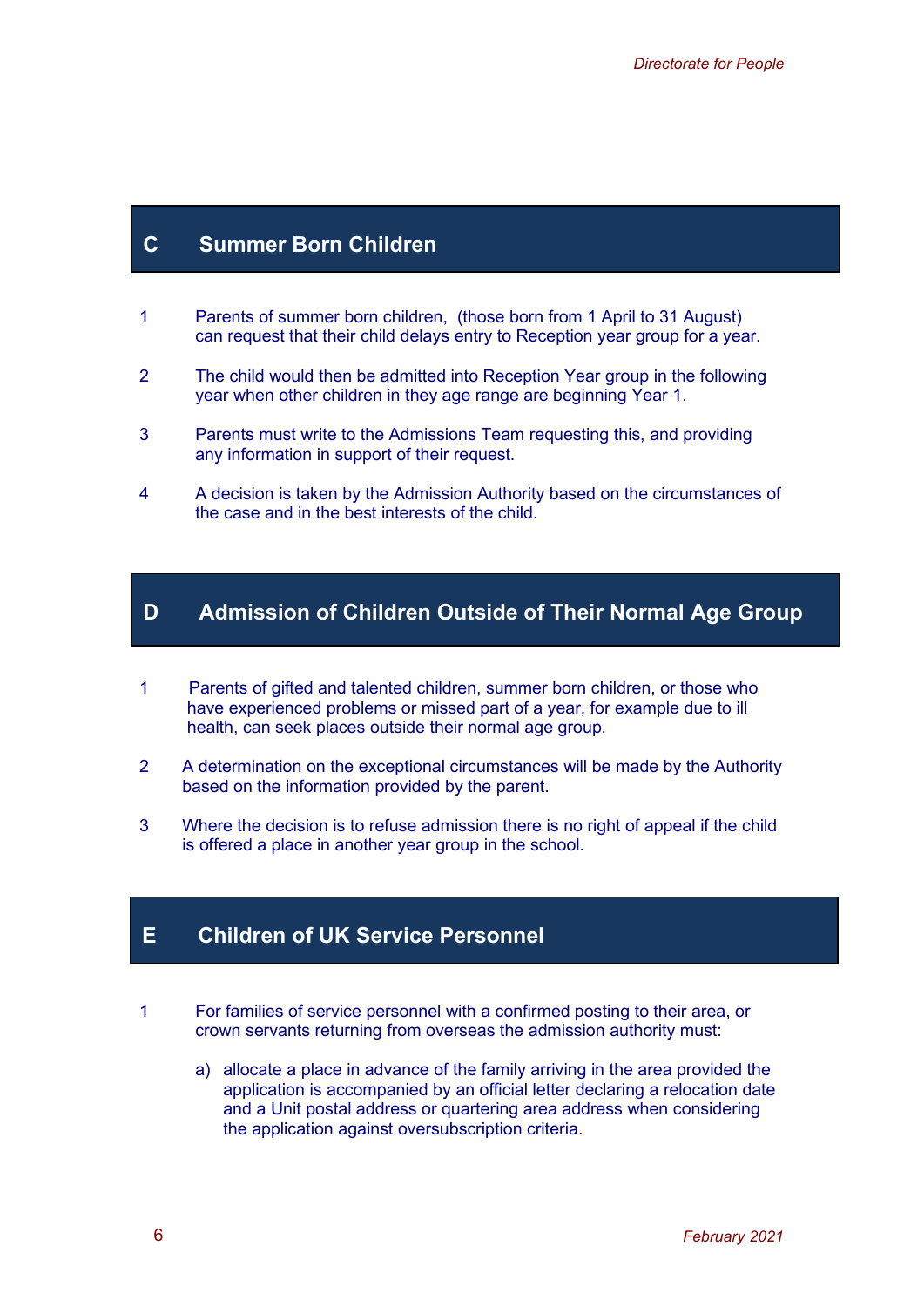#### **F Oversubscription Criteria**

1 Where the number of applications for a primary or secondary school received during the normal admissions round exceeds the admission number of the school, or an admission limit set higher than the admission number, then admission will be determined in accordance with the following priority of admission criteria:

Children who have a Statement of Special Educational Need which names the school are required to be admitted.

First, Looked After Children (LAC), previously Looked After Children (PLAC) and children who have been in state care outside of England (IPLAC);

Second, to children with brothers and/or sisters attending the school on the proposed date of admission*;* 

Third, to children living nearest the school; the distance to be measured by a straight line between the centre point of the child's ordinary place of residence and the main entrance to the school building.

2 The child's ordinary place of residence will be deemed to be a residential property at which the person or persons with parental responsibility for the child resides at the closing date for receiving applications for admission to school.

Where parental responsibility is held by more than one person and those persons reside in separate properties, the child's ordinary place of residence will be deemed to be that property at which the child resides for the greater part of the week including weekends.

Where responsibility for a child is shared evenly, the person receiving Child Benefit is deemed to be the person responsible for completing application forms, and whose address will be used for admissions purposes.

- $\mathbf{3}$ 3 For the sibling criterion to be applicable one of the following conditions must exist:
	- a) brother and/or sister to be permanently resident at the same address;
	- b) stepbrother and/or stepsister to be permanently resident at the same address (to include half brothers/sisters).
- 4 A 'looked after child is a child who is (a) in the care of a local authority, or (b) being provided with accommodation by a local authority in the exercise of their social care function s at the time of making an application to the school.

Previously looked after children are children who were looked after, but ceased To be so because they were adopted (or became subject to a residence order or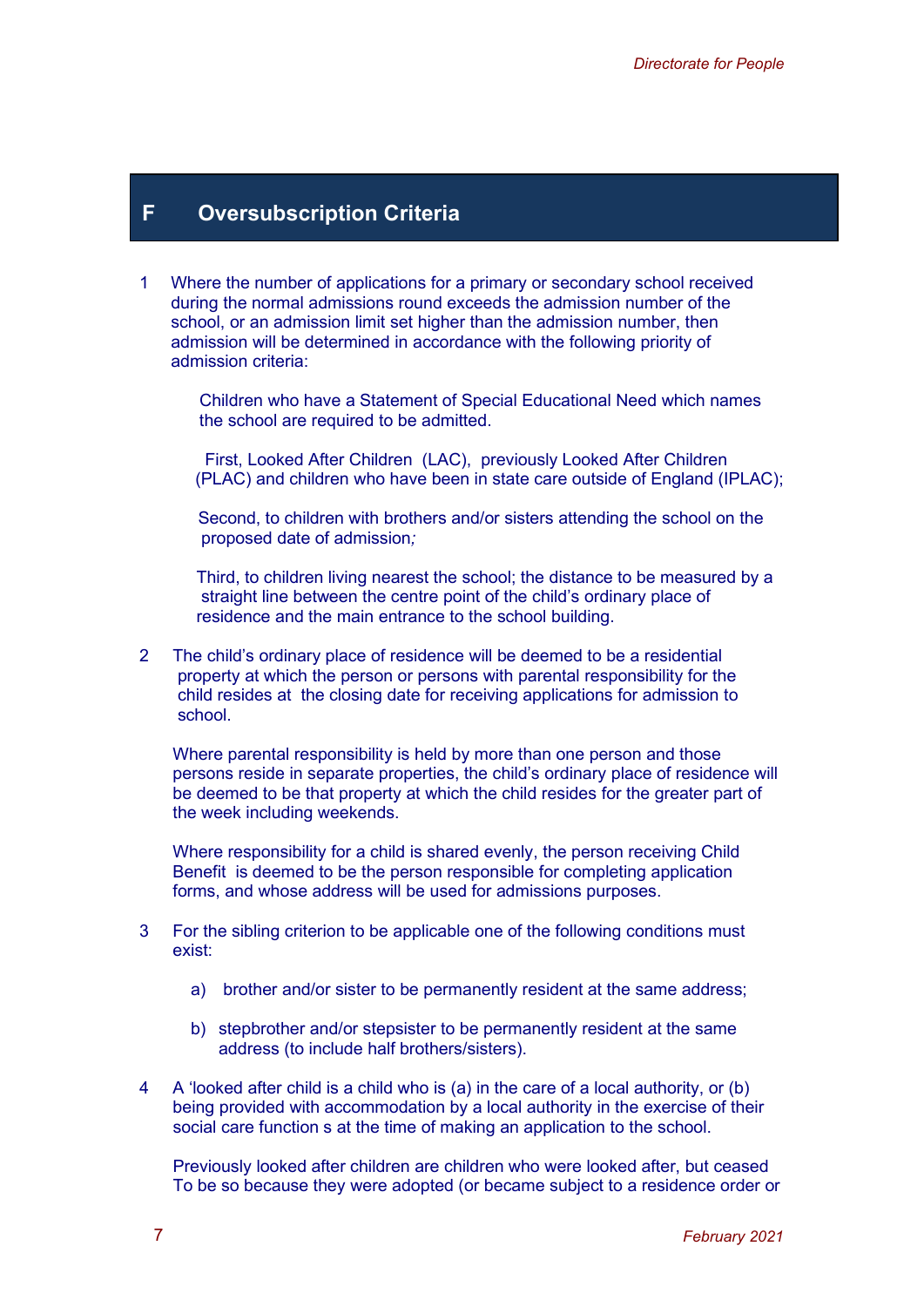#### **G Expressing a Preference for Admission to the Relevant Year Group**

- 1 This procedure applies to admission for the Reception Year in either a primary school (age range 5-11) and to Year 7 in a secondary school.
- 2 For admission to the Reception Year Group or Year 7 parents will be invited to express three preferences for those schools at which they wish their child to receive education.
- 3 Preferences will be made via the online admissions system or on the common application form.
- 4 The application will provide three spaces in which parents can state their preferences in rank order, and give reasons for those preferences.\*1
- during the normal admissions round will be handed in to the school ranked first on the common application form. For secondary schools the completed form will be handed in to the child's current primary school. Forms can also be submitted preferred method of application recommended to parents. 5 For primary applications, the common application form for admission to school through the Council Website using the Online Admissions System, which is the
- $6<sup>1</sup>$ Applications must submitted by the closing dates of 31st October 2021 for secondary schools and by 15th January 2022 for primary schools.

#### **H Single Offer of a School Place**

- 1 All preferences for individual schools will be treated equally.
- $2<sup>1</sup>$ 2 For each preference expressed the Authority will determine whether the child is eligible for admission.
- 3 Where a preference is expressed for a primary or secondary school which is oversubscribed the Authority will apply the priority of admission oversubscription criteria.
- 4 The Authority will make a single offer of a school place for the highest ranked preference where the child is eligible for admission to school.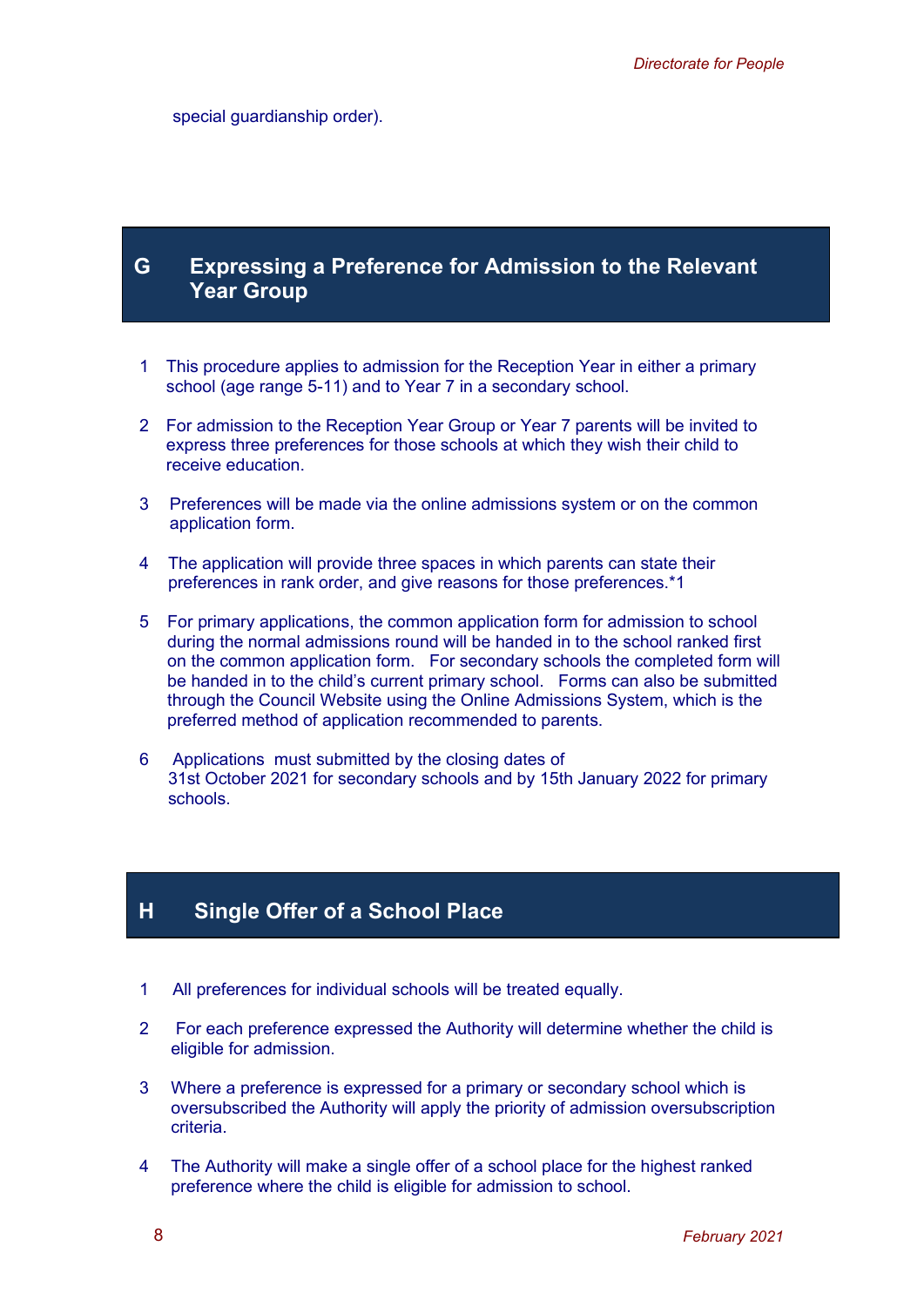(see Annex 3)

- 5 For children not resident in Barnsley, the offer of a place will be made by the Authority in which the child resides.
- 6 The Authority will only make a single offer of a school place.
- 7 The offer of a place to a parent will be communicated to the parent on the offer day of 16 April 2022 for primary schools and 1 March 2022 for secondary schools.
- 8 No acknowledgement of an offer will be required from the parent where they accept that offer of a place.
- Authority they must inform the Authority within 10 working days from the date of receipt of the letter. 9 However, where a parent declines the offer of a place made to them by the
- 10 Where the Authority cannot make a single offer for any of the preferences available to the child's ordinary place of residence. This may also include a expressed by a parent resident in Barnsley, an offer will be made to the parent for the nearest community or voluntary controlled school in Barnsley with places voluntary aided school or academy.

For definition of 'nearest' and 'ordinary place of residence' see Section D points (1) and (2).

- 11 The offer of a place under point 10 will be done after the offers made for all other preferences to schools, and before the offer day.
- application form, the parent must notify the Authority in writing. 12 a) Where a place has been allocated and the parent declines that place and requires a place at a school ranked lower on the original common
	- b) Where a place has been allocated and the parent declines that place and requires a place at a school not originally named by the parent, the parent will be required to complete another application.

The allocated place will remain assigned to the child until such time as the parent accepts an offer for another school.

- $13<sup>°</sup>$ Where an application submitted by a parent contains fewer than three preferences it will be dealt with under the same criteria as one which contained three.
- $14$ In the case where a parent fails to complete and submit an application form they will not receive a single offer of a school place on National Offer Day.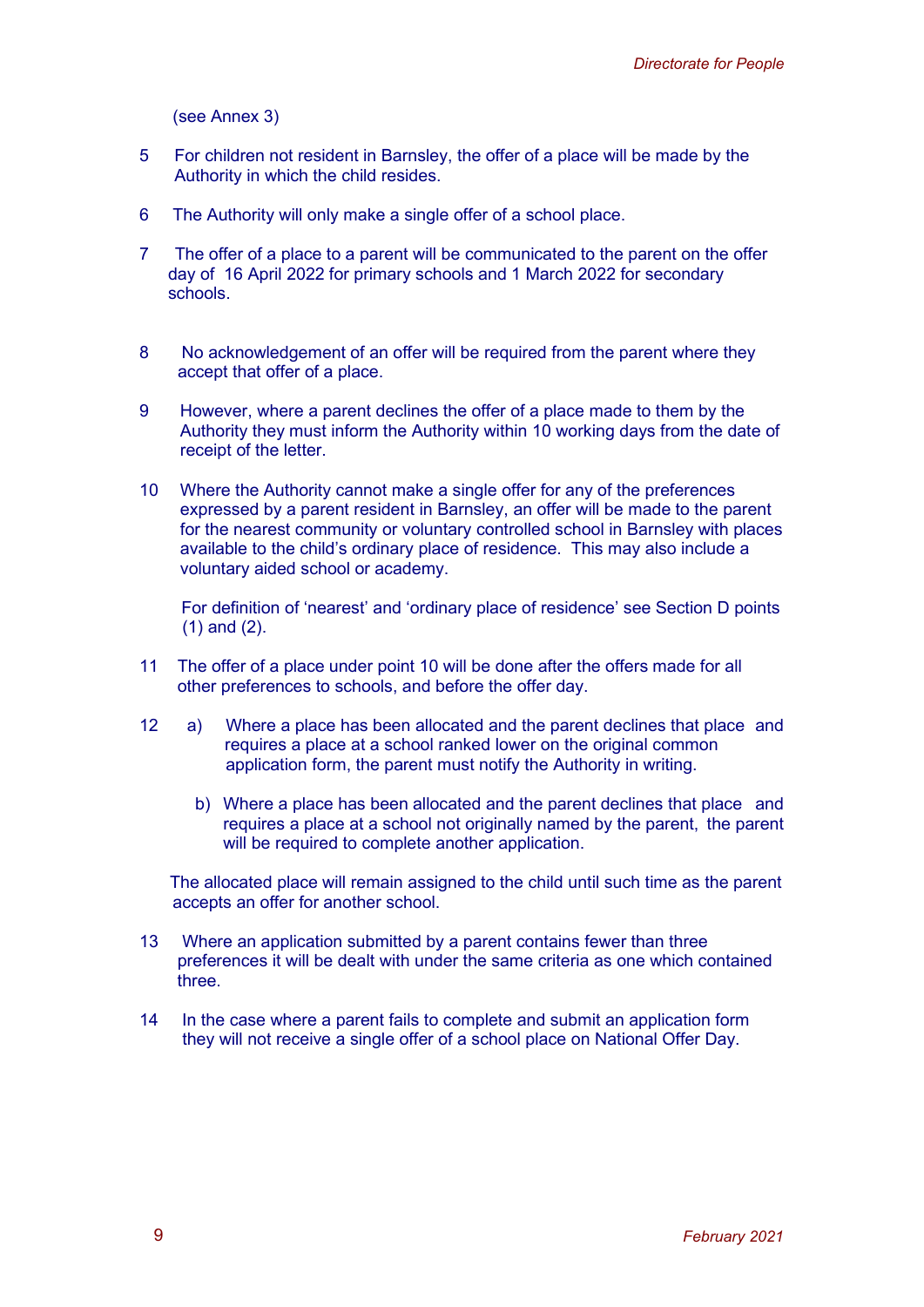## **I Late Applications**

- $\mathbf{1}$ Late applications received for primary schools after 15 January 2022 by the Authority will be considered after the determination of the single offer of a school place for those common application forms received by 15 January.
- $\overline{2}$ Late applications for secondary school received by the Authority up to 30 November 2021 will be included in the offer of places made on the offer day.
- $3<sup>1</sup>$ Late applications for secondary schools received after 30 November by the Authority will be considered after the determination of the single offer of a school place for those common application forms received by 30 November.

#### **J Waiting Lists**

- 1 The Authority will establish a waiting list for all schools where the number of applications for those schools has exceeded the places available in the relevant year group.
- 2 Names of children will automatically be placed on the waiting list for a school where they have not been offered a place where that school is ranked above that at which a place has been offered to the parent.
- $\overline{3}$ Parents will have the right to request their child's name placed on the waiting list for a school where they have not been offered a place which is ranked lower than that at which they have received a single offer of a school place.
- $\overline{4}$ 4 A vacancy arises in Reception Year and Year 7 only when the number of allocations to a particular school falls below the admission number (or a higher admission limit where one has been set). Any vacancy which arises in Year R or Year 7 following allocation of places will be filled from the waiting list.
- $5<sup>1</sup>$ 5 The waiting list will be established on the offer day and be maintained up to the end of the Autumn Term in the admission year.
- $6<sup>1</sup>$ The waiting list is determined according to the Authority's priority of admission oversubscription criteria.
- $7<sup>7</sup>$ 7 Following the offer day should an application be received for a school where the pupil has a higher priority, as determined by the admissions criteria for a place at the school, they will be placed on the waiting list above those with a lower priority.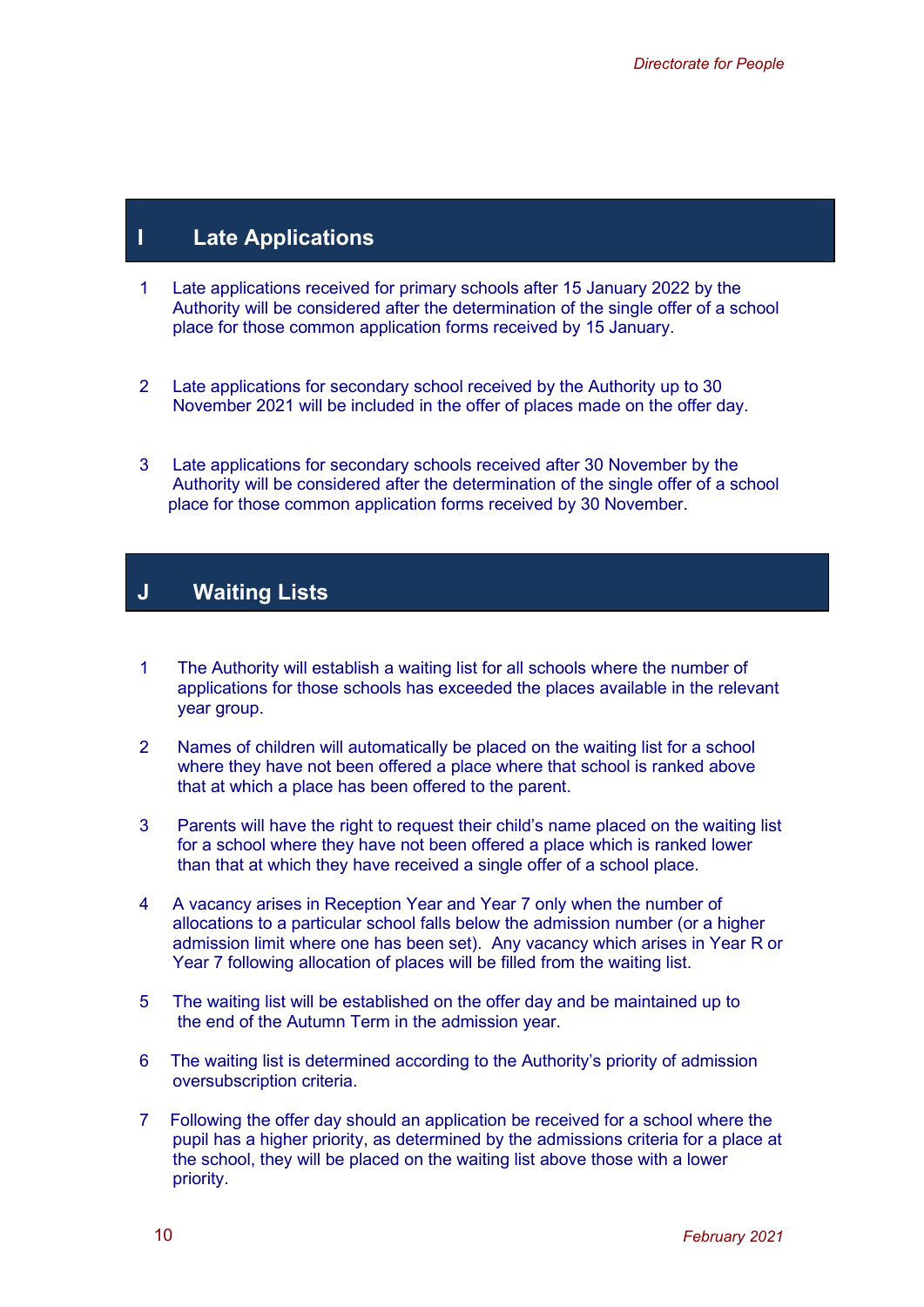- 8 Parents who intend to appeal against the Authority's decision not to offer a place at a preferred school(s) should do so irrespective of having their child's name placed on the waiting list.
- $\mathbf{Q}$ 9 For those parents who proceed to an independent appeal, no consideration is given to a child's position on the waiting list.

#### **K False Information**

- $\mathbf{1}$ Where the Authority has made a single offer of a place at a school on the basis of a fraudulent or intentionally misleading application from a parent, which has effectively denied a place to a child with a stronger claim to a place at the school, the offer of a place will be withdrawn.
- $2<sup>1</sup>$ 2 Where a child starts attending the school on the basis of fraudulent or intentionally misleading information the place may be withdrawn depending on the length of time that the child has been at the school. Where a place or an offer has been withdrawn the application will be re-considered and an independent appeal offered where the child is not re-admitted to the school.
- $3<sup>1</sup>$ Where it is established that the place was obtained on the basis of fraudulent or intentionally misleading application and the child continues to attend the school, the sibling criterion will cease to apply in the event of the parent making an application to the same school on behalf of a younger child in the family.

#### **L Appeals Against the Authority's Decision Not to Offer A School Place**

- 1 Any parent whose child is not offered a school place for which they have expressed a preference has the right to an independent appeal.
- 2 The right of an independent appeal applies to all preferences expressed.
- 3 Parents who intend to make an appeal must submit a Notice of Appeal to the Authority within 20 school days of receiving the offer letter.
- 4 Normally appeal hearings will be held within 40 school days of the closing date for receiving the notice of appeal.
- 5 For twice excluded pupils see section N.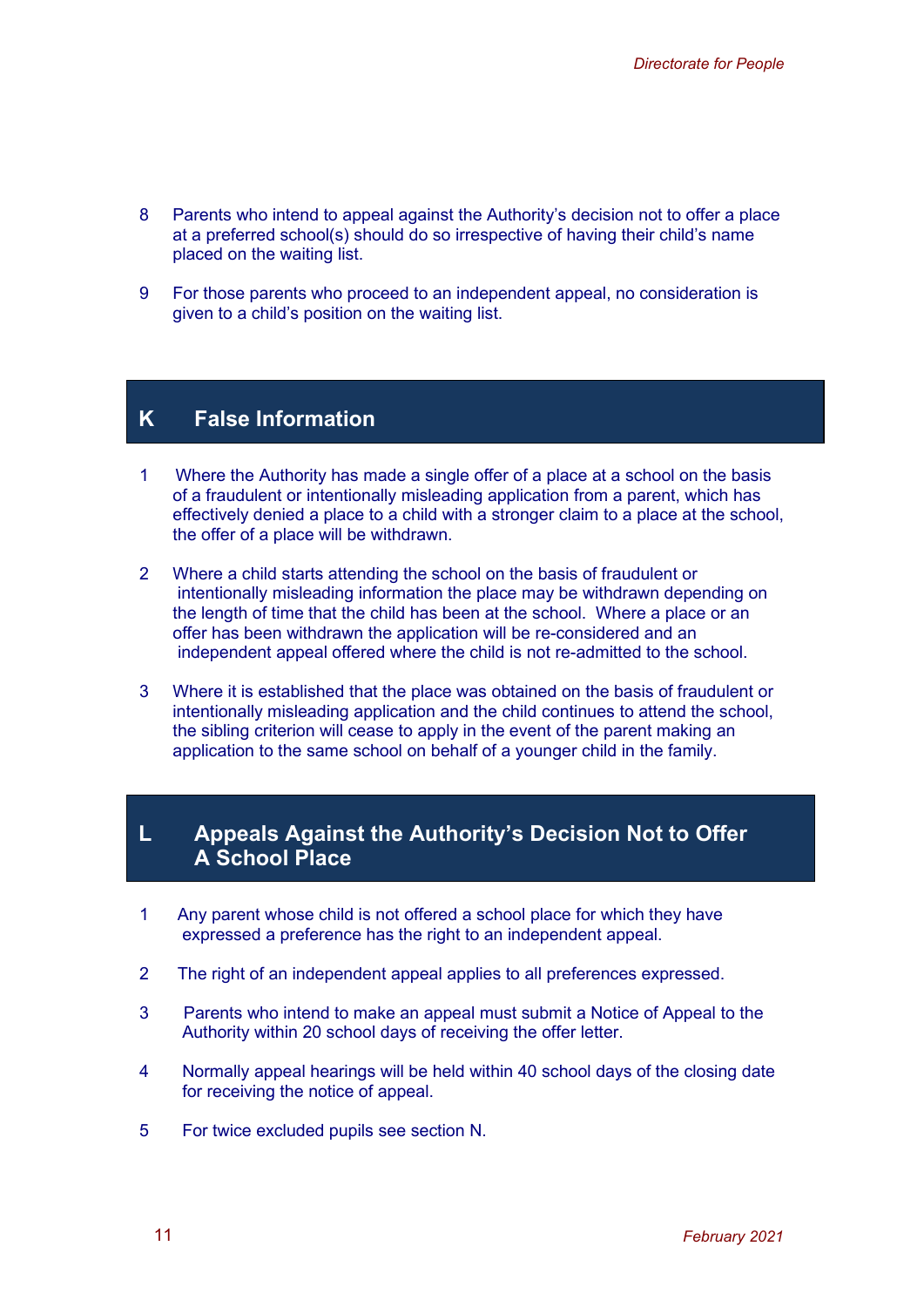#### **M No Common Application Form Received for Children Resident in Barnsley**

- 1 On 1 July 2022 the Authority will identify children for whom no common application form has been received.
- $\overline{2}$ These parents will be contacted to determine whether they intend to apply for a maintained school in any local education authority area.
- 3 Where parents inform the Authority that their child will be attending a school not maintained by a local education authority (private/independent) no place will be allocated to the child.
- $\overline{4}$ 4 All other children not included under Part 3 will be allocated a place as follows:
	- a) where subsequently a common application form is submitted a single offer of a school place will be made in accordance with the admission arrangements;
	- b) where no common application form is received a place will be allocated to the child at the nearest community and voluntary controlled school in Barnsley with places available to their normal place of residence.

#### **N Applications for Admission to Schools Outside the Normal Admissions Round**

- 1 Where applications are received for admission to school following the offer day they will be dealt with as follows:
	- a) admission where the year group is below the admission number (or higher admission limit where one has been set).

The parent will be offered a place

- b) admission where the year group is above the admission number (or higher admission limit where one has been set).
	- $(i)$ where the Authority determines that there would not be prejudice to the provision of efficient education or the efficient use of resources by the admission the parent will be offered a place.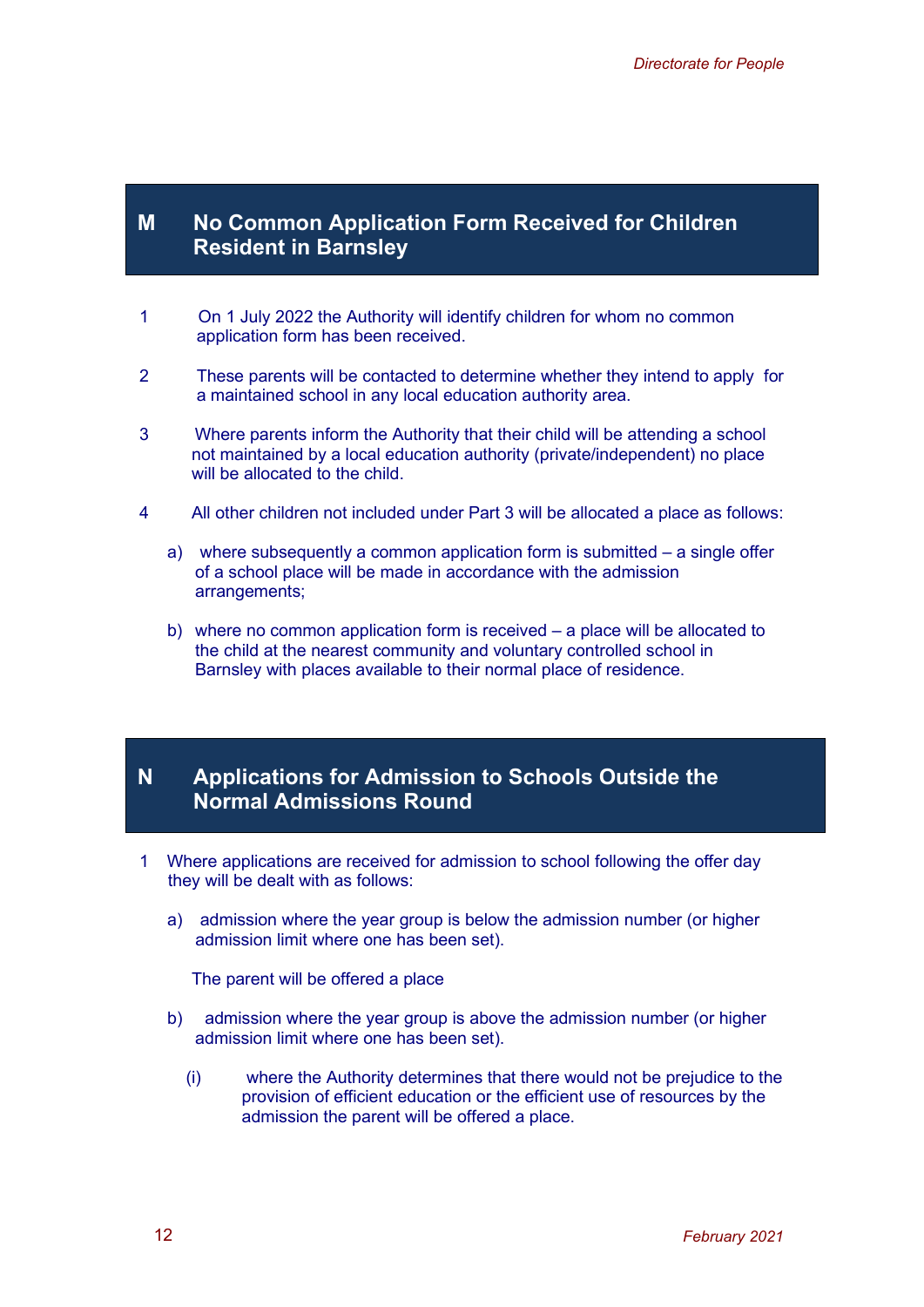$(ii)$ where the Authority determines that there would be prejudice to the provision of efficient education or the efficient use of resources by the admission the parent will not be offered a place.

The prejudice referred to under b(ii) may arise by reason of measures required to be taken in order to ensure compliance with the duty imposed on the Authority to comply with the statutory limit on infant class sizes.

 2 Where the admission is for Years 8-11 inclusive and the pupil is deemed to be a pupil with challenging behaviour the Authority can determine not to offer a place even though there may be places available in the appropriate year group because to do so would prejudice the provision of efficient education or the efficient use of resources.

This will be where the school to which the application is made has a particularly high concentration of pupils with challenging behaviour and where either:

- a) it is under special measures or has recently come out of them (within the last two years); or
- b) it has been identified by OFSTED as having serious weaknesses; or
- c) it is subject to a formal warning notice; or
- d) it is a Fresh Start school;
- e) or it is a secondary school, less than 25% of whose pupils are achieving 5 or more GCSEs at grades A\* - C.
- 3 Where a parent is not offered a place at a school outside of the normal admission round they have the right to an independent appeal.

#### **O Twice Excluded Pupils**

- $\mathbf{1}$ 1 Where a child has been permanently excluded from two or more schools parents can express a preference for a school place, but the requirement to comply by the Authority does not apply.
- $2<sup>1</sup>$ 2 Where the Authority does not comply with a parent's preference, the parent does not have the right of an independent appeal.
- 3 Where a child has been permanently excluded from two or more schools this provision applies to them during the period of two years beginning with the date on which the latest of those exclusions took effect.

#### **P Distance Criterion : Tie Break**

Where the offer of the remaining place in the relevant year group could be made to the parent of eligible multiple siblings, resident at the same address, it will be for the parent to determine for which sibling the single offer of the school place 1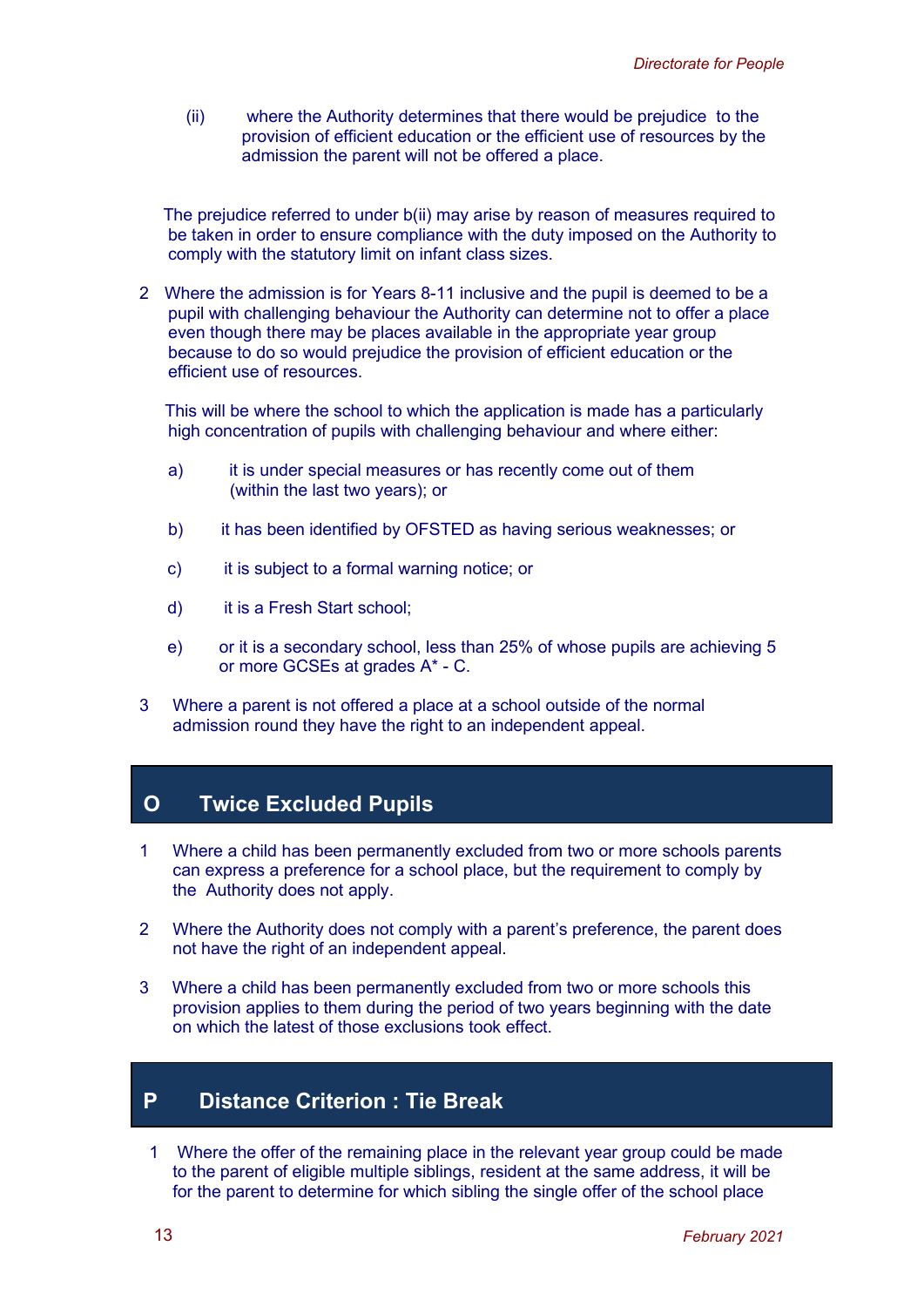will be made.

- $2(a)$ Where the offer of the remaining place in the relevant year group could be made for a number of eligible children resident equi-distant from the school the determination of the single offer will be by Random Allocation.
- (b) The Random Allocation will:
	- (i) be independently supervised by a representative of the Council Governance Department;
	- $(ii)$  participating parents so that they can attend as witnesses. take place on a date and at a time notified in advance to the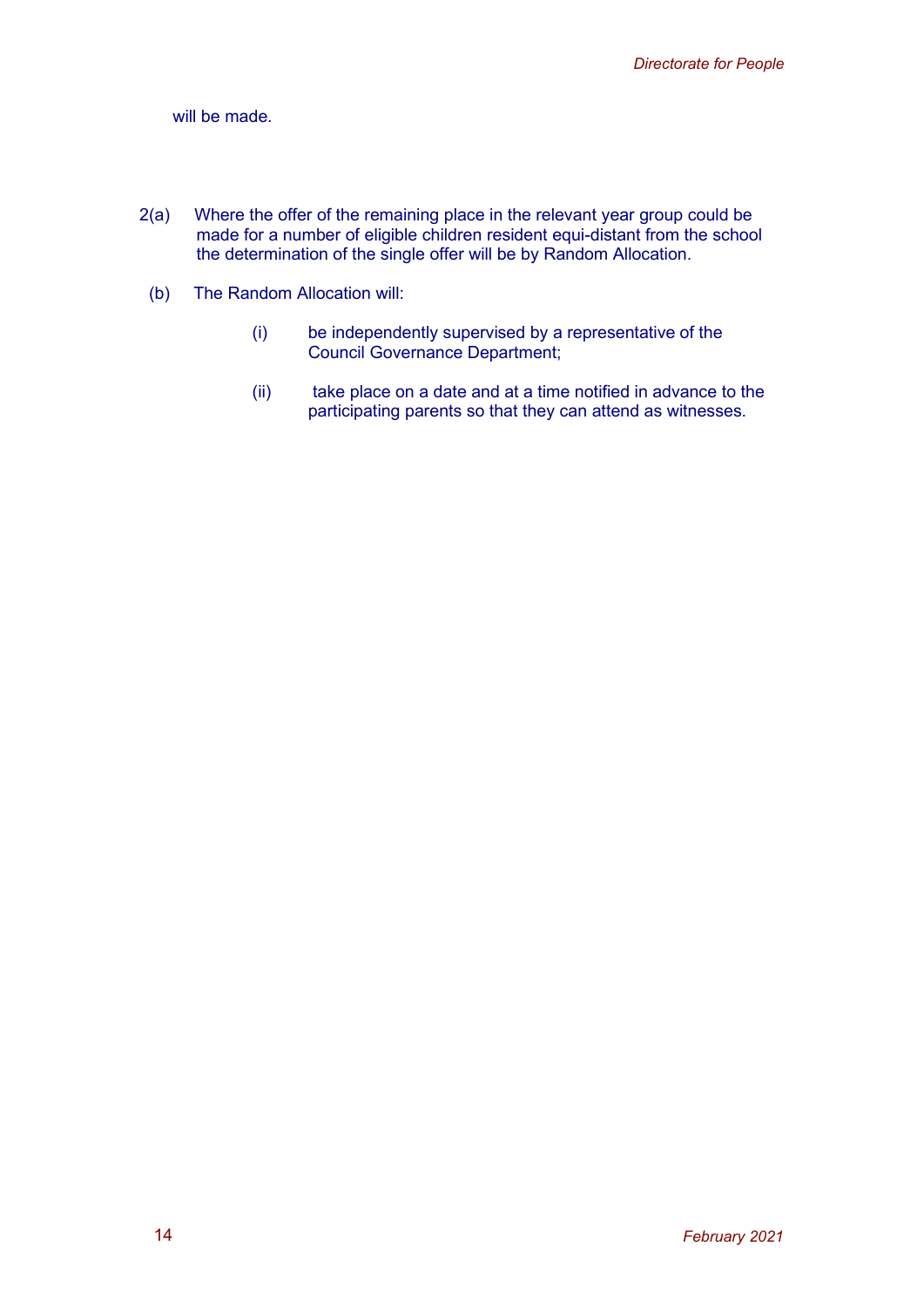# **ANNEX 1**

# **Community and Voluntary Controlled Schools**

|                                                      | <b>ADMISSION</b> |
|------------------------------------------------------|------------------|
| <b>NAME OF SCHOOL</b>                                | <b>NUMBER</b>    |
| <b>Athersley North</b>                               | 40               |
| <b>Barugh Green</b>                                  | 45               |
| <b>Birdwell</b>                                      | 30               |
| <b>Birkwood</b>                                      | 40               |
| <b>Brierley</b>                                      | 30               |
| <b>Burton Road</b>                                   | 45               |
| Cawthorne                                            | 20               |
| <b>Cherry Dale</b>                                   | 40               |
| <b>Dearne Goldthorpe</b>                             | 40               |
| Gawber                                               | 30               |
| Greenfield                                           | 40               |
| Hoylandswaine                                        | 20               |
| Jump                                                 | 30               |
| <b>Joseph Locke</b>                                  | 60               |
| Keresforth                                           | 30               |
| Lacewood                                             | 30               |
| Ladywood                                             | 30               |
| <b>Milefield</b>                                     | 45               |
| <b>Millhouse</b>                                     | 20               |
| Oxspring                                             | 20               |
| <b>Shawlands</b>                                     | 40               |
| <b>Silkstone</b>                                     | 30               |
| <b>Silkstone Common</b>                              | 20               |
| Springvale                                           | 30               |
| <b>Summer Lane</b>                                   | 40               |
| Thurgoland                                           | 30               |
| <b>Thurlstone</b>                                    | 25               |
| Wilthorpe                                            | 60               |
|                                                      |                  |
| <b>Secondary Schools</b><br><b>Penistone Grammar</b> | 320              |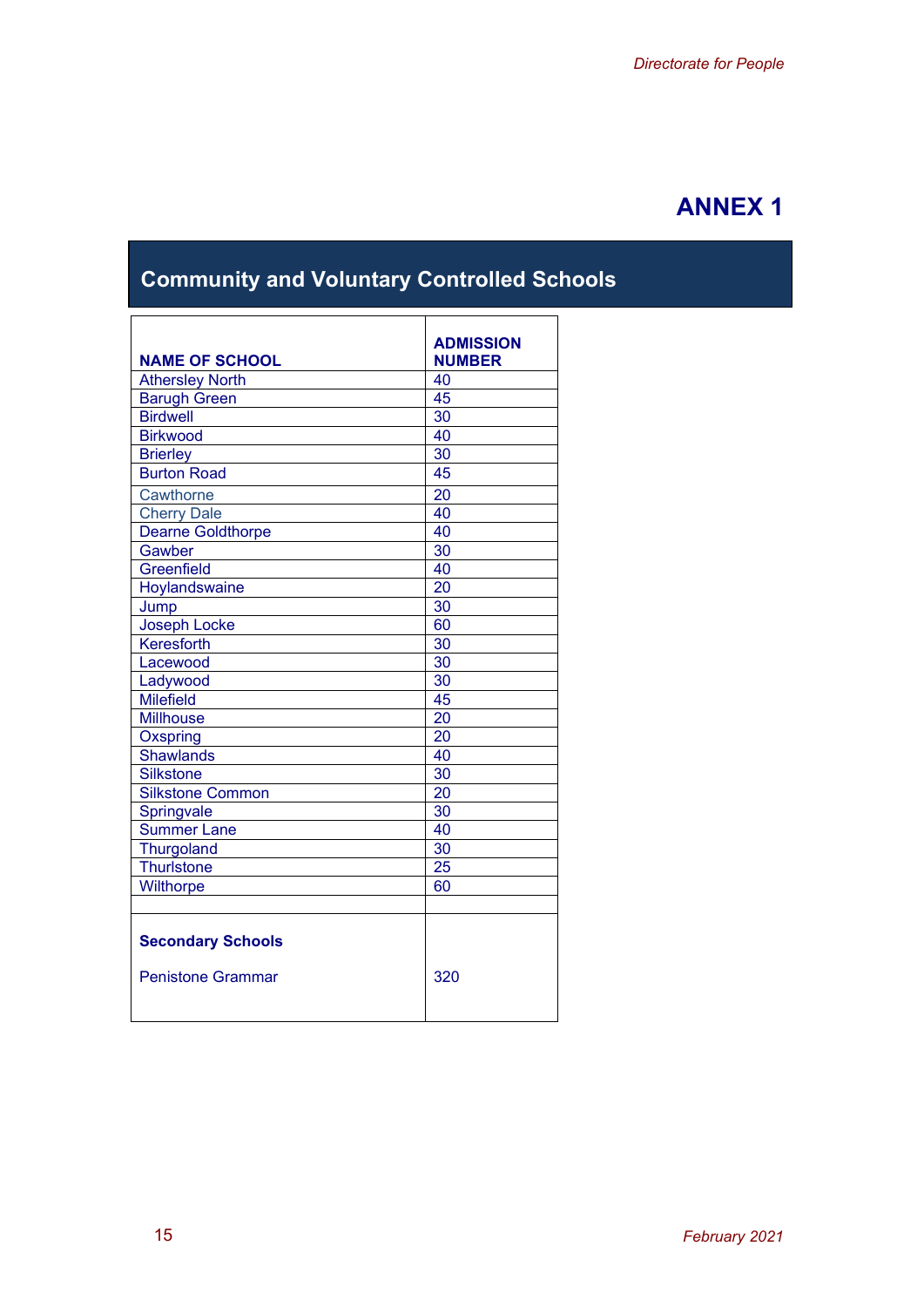# **ANNEX 2**

# **Time table for admission to primary school**

Closing date for receiving applications

**15 January 2022** 

Offer day 19 April 2022

Appeals completed End of Summer Term 2022

## **Time table for admission to secondary school**

Closing date for 31 October 2021 receiving applications

Offer day 1 March 2022

Appeals completed End of Summer Term 2022